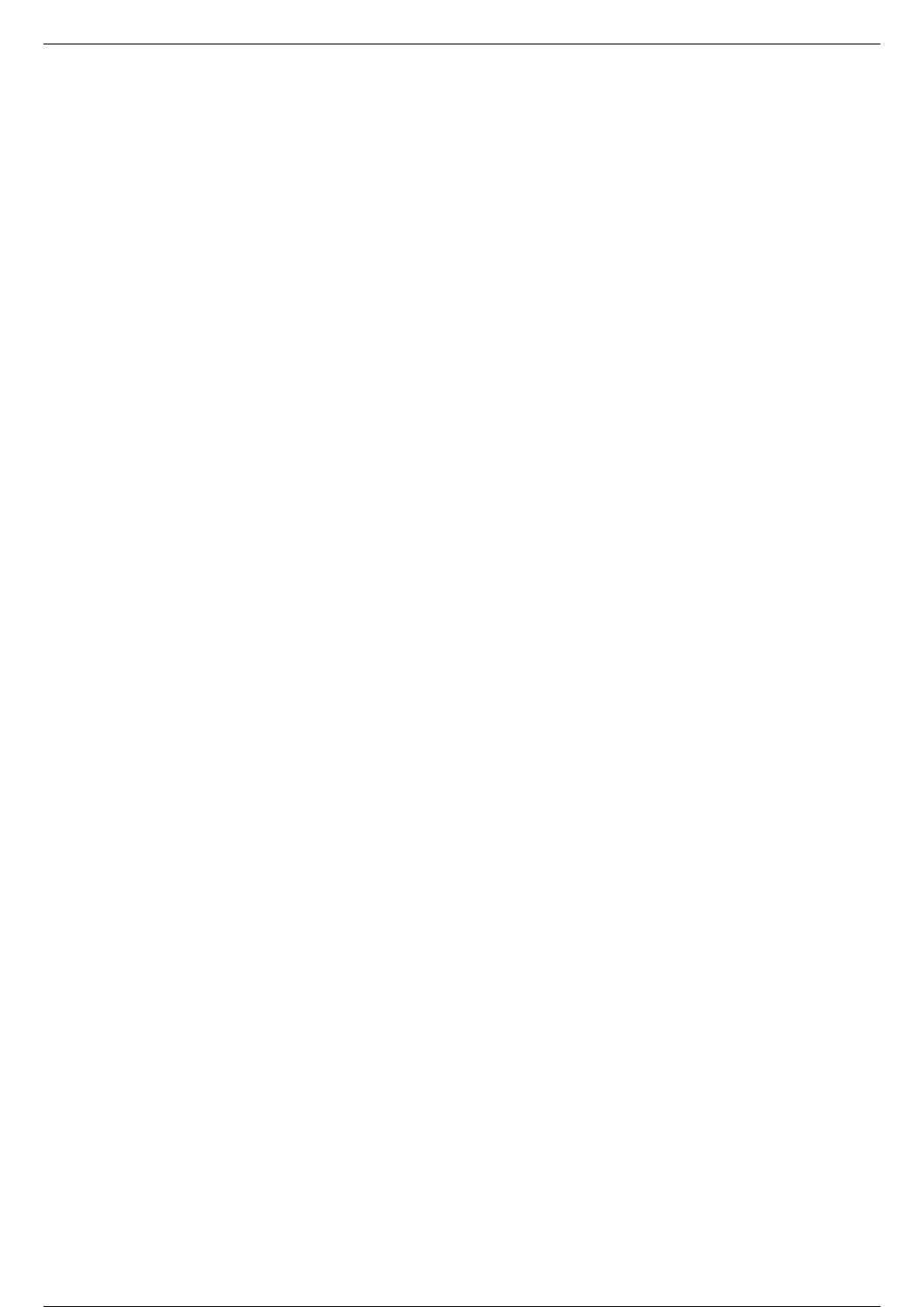## Side Delights

**- Advertisement -**

**Side Delights showcasing organic potatoes and onions at the Organic Produce Summit**

June 23, 2022